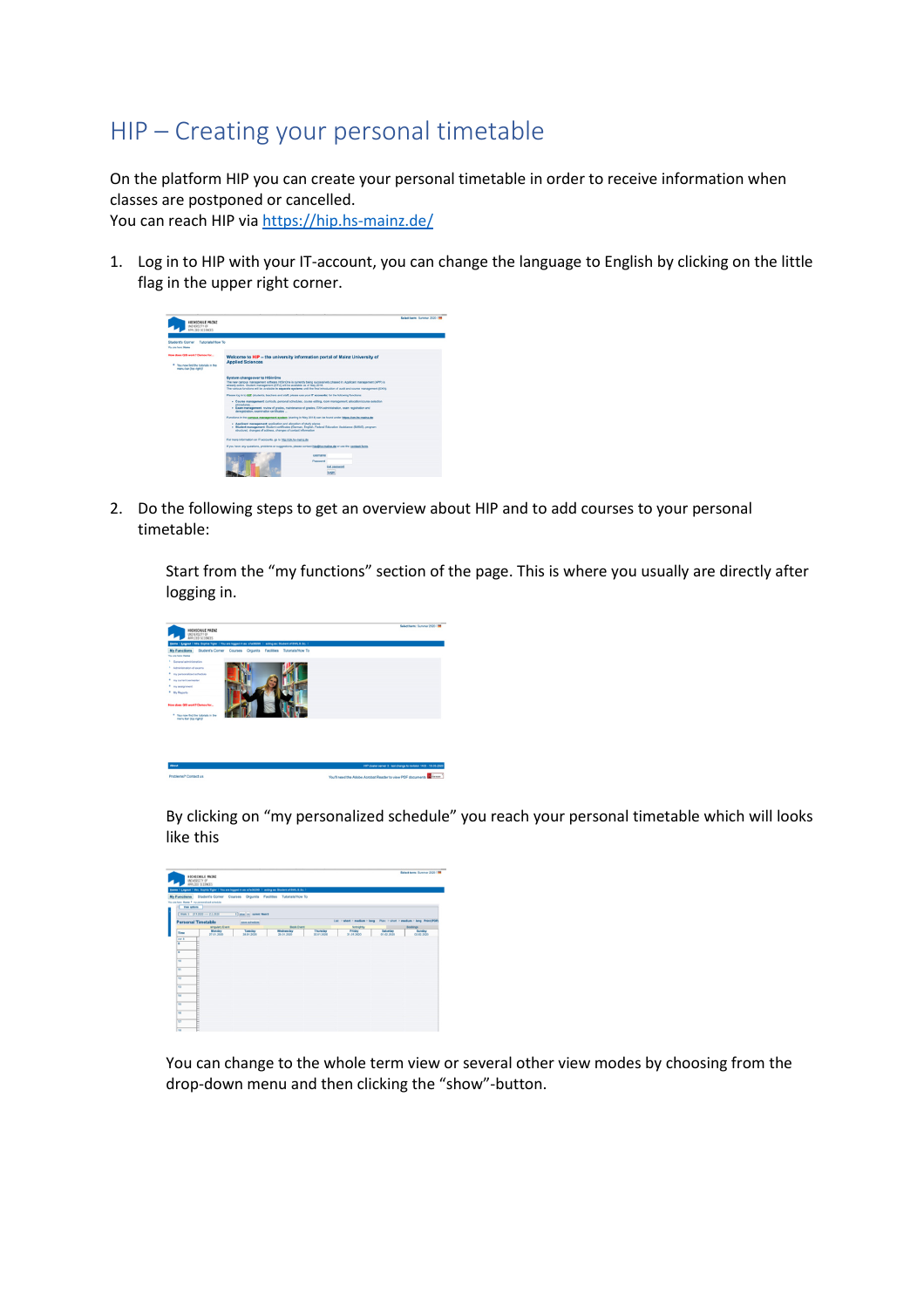|                  | <b><i>HAFIRFORD F. MATAT</i></b>                                           |                           |                                                   |            |                                                                        |            | <b>Relact term: Summer 2020   IM</b> |
|------------------|----------------------------------------------------------------------------|---------------------------|---------------------------------------------------|------------|------------------------------------------------------------------------|------------|--------------------------------------|
|                  | drived Viewer                                                              |                           |                                                   |            |                                                                        |            |                                      |
|                  | <b>Whole Term</b><br><b>Lecture Duration</b>                               |                           |                                                   |            |                                                                        |            |                                      |
|                  | Free Period                                                                |                           | in as: s7a38299   acting as: Student of BW, B.Sc. |            |                                                                        |            |                                      |
|                  | Samesternshaminht nur Block Einnehaming                                    |                           |                                                   |            |                                                                        |            |                                      |
|                  | Whole Term - only repeating Events                                         | ш                         | Orgunits Facilities Tutorials/How To              |            |                                                                        |            |                                      |
| <b>South Ave</b> | Lecture Duration - only repeating Eventy.                                  |                           |                                                   |            |                                                                        |            |                                      |
|                  | Whole Term - only running Events<br>Lecture Duration - only running Events |                           |                                                   |            |                                                                        |            |                                      |
|                  | single Mindex                                                              |                           |                                                   |            |                                                                        |            |                                      |
|                  | Week 5 2712020 --- 2.2.2020                                                | phone (non-second Meak 5) |                                                   |            |                                                                        |            |                                      |
|                  | Week 6 3.2.2020  9.2.2020                                                  |                           |                                                   |            | List + short + medium + long Plan: + short + medium + long Print (PDF) |            |                                      |
|                  | Week: 7 10.2.2020 ---- 16.3.2020<br>Week 8 17.2.2020 --- 23.2.2020         | says arbadule             |                                                   |            |                                                                        |            |                                      |
|                  | Week 9 24.2.2020 --- 1.3.2020                                              |                           | <b>Block Event</b>                                |            | fortnightly                                                            |            | Bookings                             |
|                  | Week: 50 2.5 2020  6.5 2020                                                | Tuesday                   | Wednesday                                         | Thursday   | Friday                                                                 | Saturday   | Sunday                               |
|                  | Week: 11 9.3.2020 --- 15.3.2020                                            | 28.01.2020                | 29.01.2020                                        | 30.01.2020 | 31.01.2020                                                             | 01.02.2020 | 02.02.2020                           |
|                  | Week, 12 16.3.2020 ---- 22.3.2020<br>Week: 13 23.3.1030  24.3.2020         |                           |                                                   |            |                                                                        |            |                                      |
|                  | Week: 14 NO 5 1013 ---- 5.4 9320                                           |                           |                                                   |            |                                                                        |            |                                      |
|                  | Week: 15 6.4.2020 ---- 12.4.2020                                           |                           |                                                   |            |                                                                        |            |                                      |
|                  | Week: M 13.4.2020  16.4.2020                                               |                           |                                                   |            |                                                                        |            |                                      |
|                  | Wayn: 17 30.4 5030  24.4 5030                                              |                           |                                                   |            |                                                                        |            |                                      |
|                  | Week: 18 27.4.2020 ---- 3.5.2020                                           |                           |                                                   |            |                                                                        |            |                                      |
|                  | Week: 10 4.5.2020  10.5.2020                                               |                           |                                                   |            |                                                                        |            |                                      |
|                  | Week: 20 115, 2020 ---- 175, 2020<br>Week: 21 18.5.2020 ---- 24.5.2020     |                           |                                                   |            |                                                                        |            |                                      |
|                  | Week 22 25.5.2030 --- 31.5.2020                                            |                           |                                                   |            |                                                                        |            |                                      |
|                  | Week: 23    1.6.2020  7.6.2020                                             |                           |                                                   |            |                                                                        |            |                                      |
|                  | Week 24 8.6.2020 ---- 14.6.2020                                            |                           |                                                   |            |                                                                        |            |                                      |
|                  | Week: 25 15.4.2020 ---- 21.4.2020                                          |                           |                                                   |            |                                                                        |            |                                      |
|                  | Week 26 22 6 2020  24 6 2020                                               |                           |                                                   |            |                                                                        |            |                                      |
|                  | Week: 27 29.6.2020 ---- 5.7.2020                                           |                           |                                                   |            |                                                                        |            |                                      |
|                  | Week 28 6.7.2020 --- 12.7.2020<br>Week 29 13,7,2020 --- 19,7,2020          |                           |                                                   |            |                                                                        |            |                                      |
|                  | Wash 90 30, 2020  24, 7, 2020                                              |                           |                                                   |            |                                                                        |            |                                      |
|                  | Week: 31 277 2020 ---- 2.8.2020                                            |                           |                                                   |            |                                                                        |            |                                      |
|                  | Week 32 3.8.2020 ---- 9.8.2020                                             |                           |                                                   |            |                                                                        |            |                                      |
|                  | Week: 33 10-8-2030  16-8-2030                                              |                           |                                                   |            |                                                                        |            |                                      |
|                  | Week: 54 174 1030  23.4 2030                                               |                           |                                                   |            |                                                                        |            |                                      |
|                  | Week: 35 24.8.2020 --- 30.8.2020                                           |                           |                                                   |            |                                                                        |            |                                      |
|                  | Week 36 31.4.2030  6.5.2020                                                |                           |                                                   |            |                                                                        |            |                                      |

Click on "Courses" to reach the courses section of the page.



Click on "search for lectures" to reach the search page.

| * Help for search |
|-------------------|
|                   |
|                   |
|                   |
| Select            |
| Select            |
| Select            |
|                   |
|                   |
|                   |
|                   |

Search for a class either via the number of lecture or the title. If you can't find a certain class by its title, try to search for it by its number or by the German spelling, e.g. search for Englisch I instead of English I.

| <b>Student's Corner</b><br>My Functions                      |                                                                                  |                                              |               |                               |
|--------------------------------------------------------------|----------------------------------------------------------------------------------|----------------------------------------------|---------------|-------------------------------|
|                                                              | Courses                                                                          | Organits Facilities Tutorials/How To         |               |                               |
| You are here Home # Courses # Search for Lectures            |                                                                                  |                                              |               |                               |
| <sup>8</sup> Course Overview                                 | Search for Lectures                                                              |                                              |               |                               |
| <b>Search for Lastures</b>                                   | View cotions                                                                     |                                              |               |                               |
| Curricula Timetable (Research)                               | Display results: (3 10 (1 30 (1 30 (1 50)<br>Sot & Standard Number Title Teacher |                                              |               |                               |
| <sup>*</sup> Curricula Timetable                             |                                                                                  |                                              |               |                               |
| <sup>8</sup> Schedules                                       | Search criterias                                                                 |                                              |               |                               |
| Lectures today                                               |                                                                                  | Term   ScSe 2020<br>$\overline{\phantom{a}}$ |               | <sup>31</sup> Help for search |
| <sup>8</sup> Canceled Lectures                               | Number of lecture   821-211-6                                                    |                                              |               |                               |
| Examplans (Research)                                         | <b>W</b> Yite of lecture                                                         |                                              |               |                               |
| <b>Hide menu</b>                                             | Type of letham Select All                                                        | π                                            |               |                               |
|                                                              | Modules                                                                          |                                              | Select        |                               |
| How does OR work? Demos for                                  | <b>Department</b>                                                                |                                              | Select        |                               |
|                                                              | Curricula                                                                        |                                              | <b>Gelect</b> |                               |
| * You now find the tutorials in the<br>menu bar (top right)! |                                                                                  |                                              |               |                               |
|                                                              | Start Search Clear Form                                                          |                                              |               |                               |

If you searched by the title, check if the course number is the right one, then click on the title of your selected course.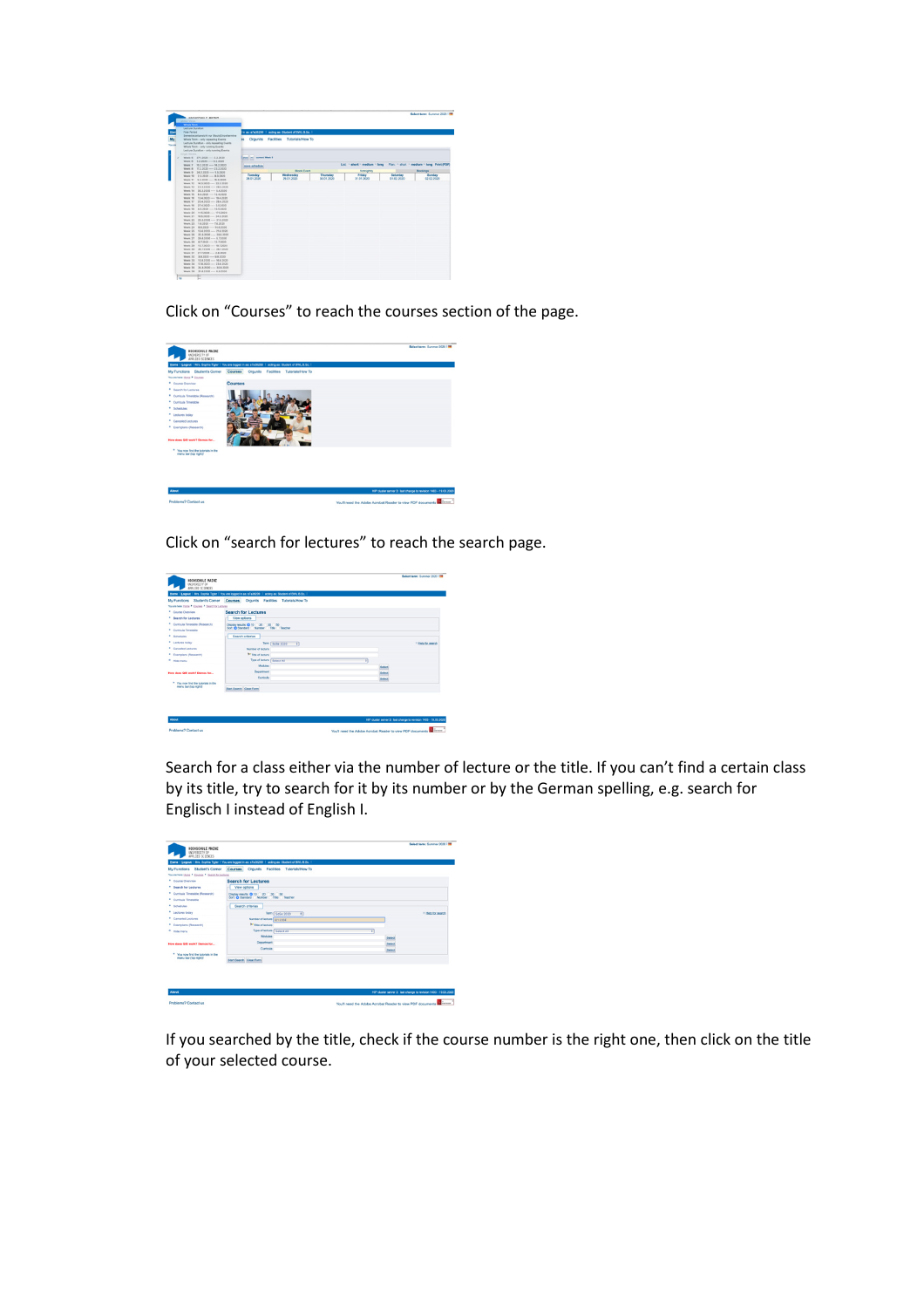

You have reached the course information page. Scroll down until you find the group you are in.



To import the course dates, click on the little box "preselect" below the group you want to select and after doing so click on "Schedule preselected" (both here circled in red)

|   |            |                                                  |                           |                                                                                                        |                         |                                        |                                                                      |                                                                 | April 2020.                                            | <b>FULLIVE SERVICE IT!</b> |                       |
|---|------------|--------------------------------------------------|---------------------------|--------------------------------------------------------------------------------------------------------|-------------------------|----------------------------------------|----------------------------------------------------------------------|-----------------------------------------------------------------|--------------------------------------------------------|----------------------------|-----------------------|
| o | Tom.       | 13:30 his 10:45 work                             |                           | 07.04.2020 to 21.04.2020                                                                               | Campus<br><b>LA3.04</b> |                                        | <b>Hilahrandt</b><br><b>Isabelle</b>                                 |                                                                 |                                                        |                            | 42                    |
| G | Town       | 13:30 bis 10:45 Einzel                           |                           | at 05.05.2020                                                                                          | Campus<br>$-0.3.04$     |                                        | Hillebrandt,<br>lasbelle                                             |                                                                 |                                                        |                            | 42                    |
|   |            |                                                  |                           | Group Or t: C preselect application currently not allowed ill application info                         |                         | Schedule preselected                   |                                                                      |                                                                 |                                                        |                            |                       |
|   |            | Dates/Times/Location Group: Gr II 3              |                           |                                                                                                        |                         |                                        |                                                                      |                                                                 |                                                        |                            |                       |
|   | Day        | Time                                             | <b>Frequency Duration</b> |                                                                                                        | <b>Room</b>             | stan                                   | <b>Room: Lechiner Status Bernarks</b>                                |                                                                 |                                                        | Cancelled<br>an.           | Max.<br>participants  |
| G | <b>War</b> | 08:15 bis 11:30                                  | <b>MAYB</b>               | 18.03.2020 to 26.06.2020                                                                               | Campus<br>$-0.100$      |                                        | Eickhoff<br><b>Matthias</b><br>Prof. Dr.<br><b>Wild</b><br>Christian | 021-2354<br>Marketing 3.<br>Semester<br>Einführung<br>11:30 Uhr | siehe Open Olat.<br>ordina Watesing<br>Mittwoch, 8:15- |                            | $\overline{a}$        |
|   |            |                                                  |                           |                                                                                                        |                         |                                        |                                                                      | OLAT CODE                                                       | <b>BR-MKTOVR520</b>                                    |                            |                       |
|   |            | Dates/Times/Location Group: Gr III &<br>Day Time | <b>Frequency Duration</b> | Group Gr II: (5) preselect application currently not allowed > application info (Schedule preselected) | Ragm                    | oten                                   | <b>Room: Lecturer</b>                                                | Status                                                          |                                                        | Remarks Cancelled<br>on.   | Max.<br>participants  |
| G | <b>CH</b>  | 13:30 bis 16:45 work                             |                           | 20.03.2020 to 26.06.2020                                                                               | Campus -<br>Kite        |                                        | Reder, Jörn.<br>Prof. Dr.                                            |                                                                 |                                                        |                            | 41                    |
|   |            | Dates/Times/Location Group: Gr IV 3<br>Day Time  | Frequency Duration        | Group Or III: Presentect application currently not allowed 1/ application info                         | Rapes                   | Schedule preselected<br>Room.<br>očan. | Lesturer                                                             |                                                                 | Status Remarks Cancelled on                            |                            | Max.<br>particleants. |

The system will now automatically jump back to the whole term view of your schedule. If it asks for allowance to do so, please click okay.

The course will now appear in your schedule.

To save this, click on the "save schedule"-button, here circled in red.